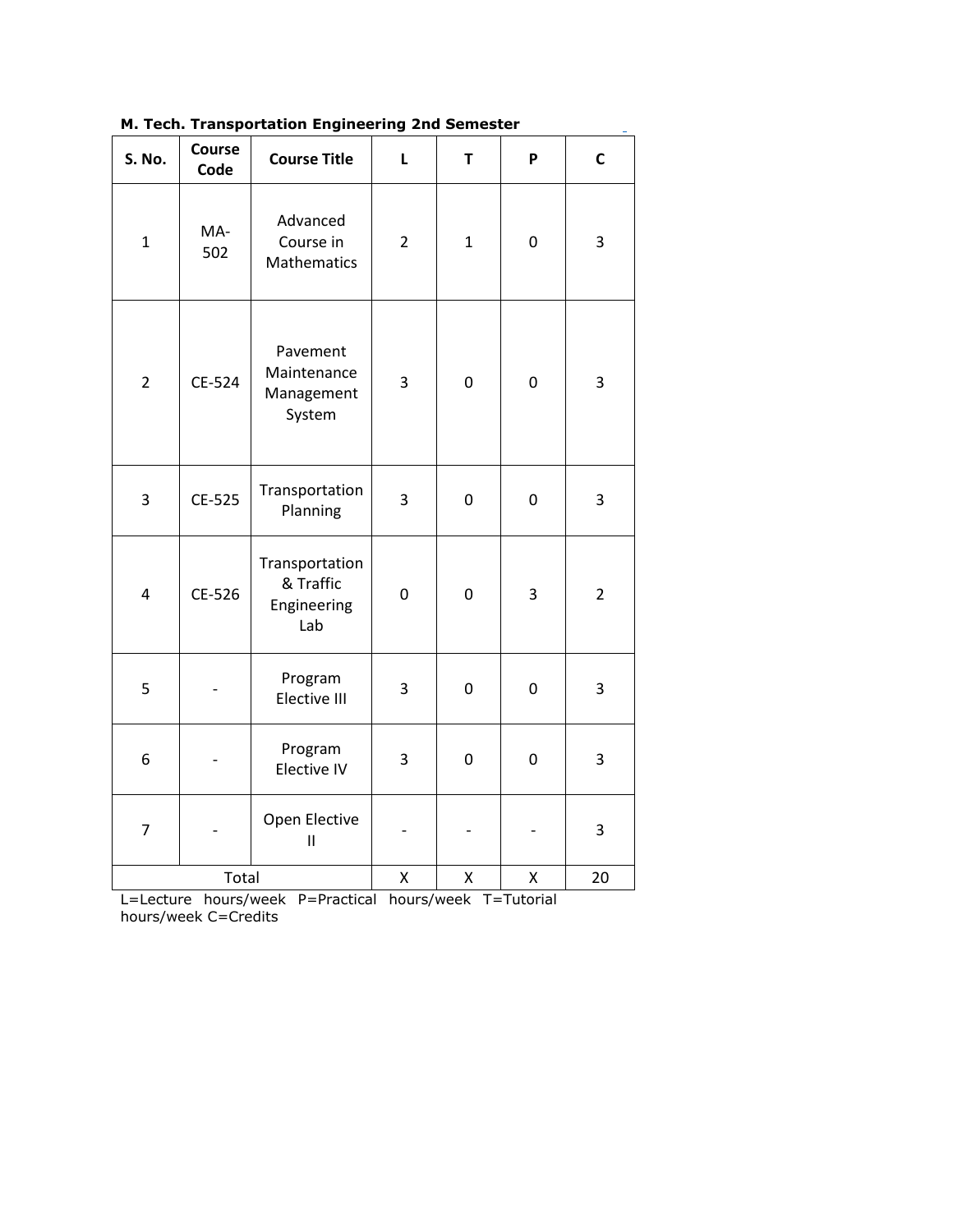CE 524 Pavement Maintenance Management System

Cr. 3: (3-0-0)

 Pavement Management Maintenance Measures PMMS objectives. Structural requirements and Evaluation of flexible pavements – Design requirements, factors affecting structural condition of flexible pavements, structural behavior and evaluation of structural condition of pavements. Design methods for flexible pavements, design of overlays by Benkelman Beam Rebound Deflection Technique.

Pavement Serviceability concepts, Evaluation of riding quality by psychophysical method.

Pavement Maintenance Measures, Implementation of Maintenance management programs.

Reference Books:

1. Highway Engineering: Khanna & Justo

2. Pavement systems management: Haas & Hudson.

3. Bituminous Materials: HMSO

CE 525 Transportation Planning

Cr. 3: (3-0-0)

 Transportation planning methodology, hierarchical levels of planning-statewide, regional, urban passenger and goods transportation. General concept and process of transportation planning.

Urban transportation planning, urban travel characteristics: private and public, travel behavior analysis.

Travel demand estimation and forecasting. Trip classification and Socioeconomic variable in trip making, trip generation; multiple regression analysis,

category analysis, comparative study. Modal split analysis- traditional analysis, behavioral approach to mode choice, two-stage modal split models. Trip

distribution: Growth factor method, gravity model. Intervening opportunity and competing opportunity models, comparative study. Traffic assignment network assignment, capacity restrained.

Land-use transport planning: Land-use transport intersections, transport related land use models, their use in transportation planning.

Reference Books:

1. Transportation Planning: C.S. Papacasto

- 2. Transportation Planning: L.R .Khadyali.
- 3. Highway Engineering: G.V. Rao.
- 4. Transportation Planning: Huchinson